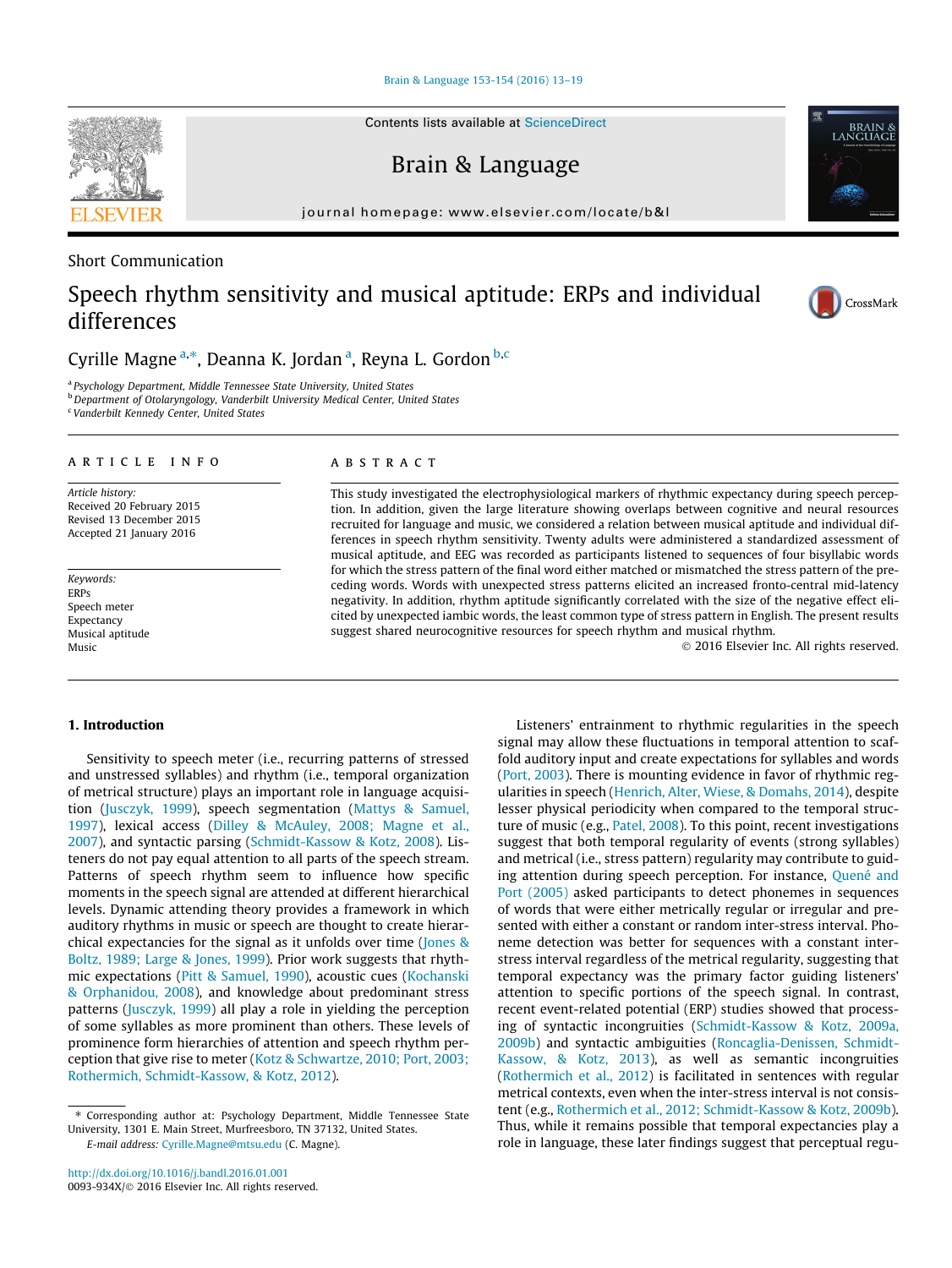larities can arise from the abstract metrical structure of the signal even in absence of physical (i.e., temporal) regularities [\(Schmidt-](#page-6-0)[Kassow & Kotz, 2009b](#page-6-0)).

Recent studies have used ERPs to shed light on the neural basis of rhythmic and metric components of speech by studying the electrophysiological markers of rhythmic/metrical structure violations (e.g., [Domahs, Wiese, Bornkessel-Schlesewsky, &](#page-5-0) [Schlesewsky, 2008; Magne et al., 2007; Marie, Magne, & Besson,](#page-5-0) [2011; McCauley, Hestvik, & Vogel, 2012; Rothermich et al., 2012;](#page-5-0) [Schmidt-Kassow & Kotz, 2009a\)](#page-5-0), words with correct but unexpected rhythmic/metrical patterns [\(Bohn, Knaus, Wiese, &](#page-5-0) [Domahs, 2013; Böcker, Bastiaansen, Vroomen, Brunia, & de](#page-5-0) [Gelder, 1999\)](#page-5-0) or pseudowords with unexpected stress patterns ([Rothermich, Schmidt-Kassow, Schwartze, & Kotz, 2010](#page-6-0)). An increased negativity, sometimes followed by a late positivity, is generally observed in response to rhythmically/metrically incongruous or unexpected words. The late positivity usually occurs between 500 and 900 ms over centro-parietal regions [\(Bohn](#page-5-0) [et al., 2013; Domahs et al., 2008; Magne et al., 2007; Marie et al.,](#page-5-0) [2011; McCauley et al., 2012; Rothermich et al., 2012; Schmidt-](#page-5-0)[Kassow & Kotz, 2009a](#page-5-0)). Because the effects are present only when the task explicitly directs participants' attention to the rhythmic/ prosodic aspects of the stimuli (e.g., [Magne et al., 2007;](#page-6-0) [Rothermich et al., 2012\)](#page-6-0), it has been proposed to reflect taskrelevant processes (e.g., [Domahs et al., 2008; Magne et al., 2007\)](#page-5-0).

In contrast, the negative effect usually occurs within the first 400 ms post stimulus onset ([Bohn et al., 2013; Böcker et al.,](#page-5-0) [1999; Magne et al., 2007; Marie et al., 2011; McCauley et al.,](#page-5-0) [2012; Rothermich et al., 2010, 2012; Schmidt-Kassow & Kotz,](#page-5-0) [2009a\)](#page-5-0), though it has also been observed in later latency windows up to 1000 ms ([Bohn et al., 2013; Domahs et al., 2008; McCauley](#page-5-0) [et al., 2012\)](#page-5-0). In addition, the scalp topography of this negative effect shows a bilateral distribution in most of the studies ([Domahs et al., 2008; Magne et al., 2007,](#page-5-0) semantic task; [Marie](#page-6-0) [et al., 2011; Rothermich et al., 2010, 2012; Schmidt-Kassow &](#page-6-0) [Kotz, 2009a\)](#page-6-0), but is sometimes left-lateralized ([Bohn et al., 2013;](#page-5-0) [Böcker et al., 1999; McCauley et al., 2012\)](#page-5-0) or right-lateralized ([Magne et al., 2007](#page-6-0), prosodic task; [McCauley et al., 2012\)](#page-6-0). Finally, the negativity occurs independently of the task demands in some studies (e.g., [Magne et al., 2007; Marie et al., 2011; Rothermich](#page-6-0) [et al., 2010; Schmidt-Kassow & Kotz, 2009a\)](#page-6-0) while it was present only when participants are instructed to attend the rhythmic/metrical structure in others [\(Böcker et al., 1999; Rothermich et al.,](#page-5-0) [2012\)](#page-5-0).

It has been proposed that this negative effect represents a contingent negative variation (i.e., CNV) in response to an unstressed syllable for which stress was expected [\(Domahs et al., 2008;](#page-5-0) [McCauley et al., 2012](#page-5-0)), an increased N400 component classically associated with lexico-semantic processing ([Bohn et al., 2013;](#page-5-0) [Domahs et al., 2008; Magne et al., 2007; McCauley et al., 2012\)](#page-5-0), or a subcomponent of the left anterior negativity (i.e., LAN) reflecting a non-language-specific rule-based error-detection mechanism ([Marie et al., 2011; Rothermich et al., 2010, 2012; Schmidt-Kassow](#page-6-0) [& Kotz, 2009b\)](#page-6-0). Additional support for this latter interpretation comes from ERP studies reporting early negativities in response to metric deviations in tone sequences (e.g., [Brochard, Abecasis,](#page-5-0) [Potter, Ragot, & Drake, 2003\)](#page-5-0).

While the question remains open regarding exactly which cognitive processes are reflected in this negativity, it is important to note, however, that these interpretations are not necessarily mutually exclusive given that the aforementioned studies vary in terms of language, and task demands. For instance, most studies were conducted in languages with variable stress such as German ([Bohn et al., 2013; Domahs et al., 2008; Rothermich et al., 2010,](#page-5-0) [2012; Schmidt-Kassow & Kotz, 2009b\)](#page-5-0), Dutch [\(Böcker et al.,](#page-5-0) [1999\)](#page-5-0), and English [\(McCauley et al., 2012\)](#page-6-0) whereas two used

French [\(Magne et al., 2007; Marie et al., 2011](#page-6-0)), which has a fixed stress pattern. In addition, some studies only used an explicit task focused on the prosody ([Bohn et al., 2013; Domahs et al., 2008](#page-5-0)) or pronunciation [\(McCauley et al., 2012\)](#page-6-0) of the stimuli while others directly compared the effect of attentional task demand (explicit vs implicit) on the processing of rhythmically incongruous/unexpected words ([Böcker et al., 1999; Magne et al., 2007; Marie](#page-5-0) [et al., 2011; Rothermich et al., 2010, 2012; Schmidt-Kassow &](#page-5-0) [Kotz, 2009b](#page-5-0)). Finally, the heterogeneity of the observed ERP effects could be due to difference in syllabic complexity of the stimuli used across the experiments. For instance, [Domahs et al. \(2008\)](#page-5-0) directly examined the interplay between syllable structure and meter in German trisyllabic words with correct initial stress. In particular, metrical incongruities in words with a final closed syllable were compared to metrical incongruities in words with a final open syllable. Their results revealed that the ERP effects depended both on the location of the incorrect stress (second vs final syllable) and on the structure of the final syllable (open vs closed).

Musical expertise (acquired through formal music training) and musical aptitude (i.e., the ''potential to achieve in music"; [Gordon,](#page-5-0) [1989\)](#page-5-0) have been associated with enhanced language skills (e.g., [Besson, Schön, Moreno, Santos, & Magne, 2007; Milovanov &](#page-5-0) [Tervaniemi, 2011; Schellenberg, 2005\)](#page-5-0). For instance, individuals with more than four years of continuous formal musical training showed enhanced detection of sentence-final intonation contour violations [\(Magne, Schön, & Besson, 2006; Schön, Magne, &](#page-6-0) [Besson, 2004](#page-6-0)) and words with incongruous stress patterns (e.g., [Marie et al., 2011\)](#page-6-0), as well as enhanced categorical perception of lexical tones in Chinese ([Wu et al., 2015](#page-6-0)). Music training has also been linked to enhanced reading skills ([Moreno et al., 2009;](#page-6-0) [Rautenberg, 2013](#page-6-0)). In addition, there is evidence in favor of a causal influence of music training on language skills, as suggested by longitudinal studies with children randomly assigned to music instruction or control activity (e.g., art instruction) and using a pre-training vs post-training comparison procedure to examine the impact of music training on speech perception and language outcomes ([Chobert, François, Velay, & Besson, 2012; Degé &](#page-5-0) [Schwarzer, 2011; François, Chobert, Besson, & Schön, 2013; Kraus](#page-5-0) [et al., 2014; Moreno et al., 2009](#page-5-0)).

Recent findings suggest that such relations between musical aptitude and language skills exist even in non-musicians (i.e., with less than two years of formal music education). Higher levels of musical aptitude were associated with superior phonological awareness ([Moritz, Yampolsky, Papadelis, Thomson, & Wolf,](#page-6-0) 2013; Peynircioğlu, Durgunoğlu, & Öney-Küsefoğlu, 2002) and reading skills [\(Anvari, Trainor, Woodside, & Levy, 2002; Strait,](#page-5-0) [Hornickel, & Kraus, 2011\)](#page-5-0) in children. Musical rhythm perception abilities were also associated with expressive grammar skills in children [\(Gordon et al., 2015\)](#page-5-0). In addition, musical aptitude correlates with second language learning proficiency. [Slevc and Miyake](#page-6-0) [\(2006\)](#page-6-0) found that musical aptitude was strongly correlated with both productive and receptive phonology in Japanese immigrants. Similarly, Finnish children and adults with higher musical aptitude exhibited more accurate reproductions of English phonemes for which there are no direct Finnish equivalents [\(Milovanov,](#page-6-0) [Huotilainen, Välimäki, Esquef, & Tervaniemi, 2008; Milovanov,](#page-6-0) [Pietilä, Tervaniemi, & Esquef, 2010\)](#page-6-0).

In sum, musical skills and aptitude appear to be important sources of variance, and should arguably be taken into account when studying language skills. Moreover, the potential benefit of musical aptitude for language skills may come from the many shared anatomical and functional bases between the two domains (e.g., [Patel, 2008\)](#page-6-0). In particular, several findings favor the domaingenerality of rhythm processing [\(Gordon, Magne, & Large, 2011;](#page-5-0) [Hausen, Torppa, Salmela, Vainio, & Sarkamo, 2013; Peter,](#page-5-0) [McArthur, & Thompson, 2012](#page-5-0)).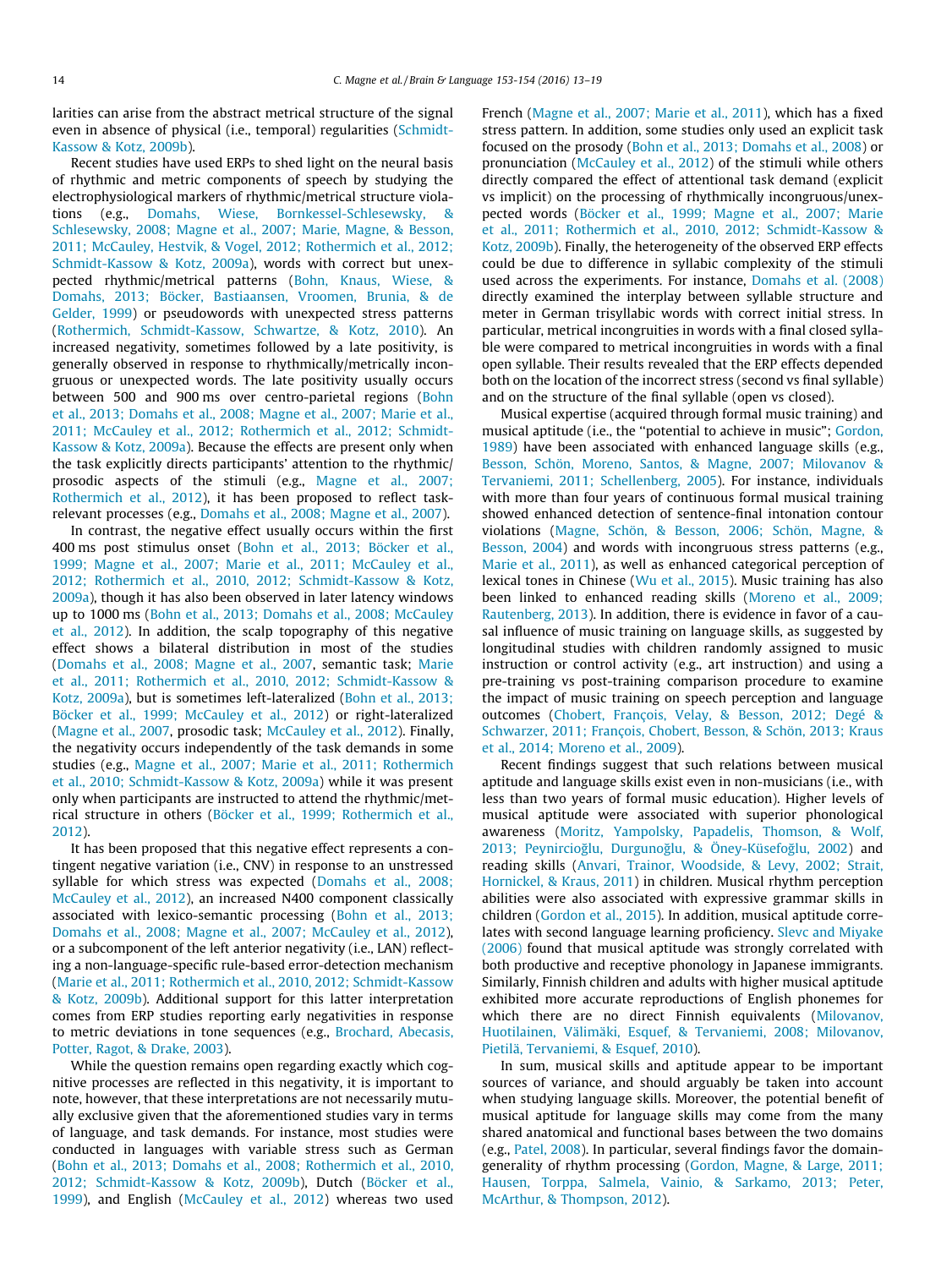In the present study, speech rhythm sensitivity was examined by recording EEG while participants were presented with sequences of four bisyllabic words. The first three words were either all stressed on the first syllable (i.e., trochaic) or all stressed on the second syllable (i.e., iambic). In addition, the fourth word either had the same (i.e., expected) or opposite (i.e., unexpected) stress pattern as the previous three words. Thus, four types of word sequences were created by manipulating both the stress pattern and metrical expectancy (see Table 1 for examples in each experimental condition). Based on previous work on speech rhythm, critical words with an unexpected stress pattern were predicted to elicit an increased negativity between 200 and 600 ms (e.g., [Domahs et al., 2008; Magne et al., 2007; Rothermich et al., 2010\)](#page-5-0). We also aimed to study how individual differences in musical aptitude predict variance in speech rhythm sensitivity. Music perception skills were tested with the Advanced Measures of Music Audiation (AMMA; [Gordon, 1989](#page-5-0)), which yields a rhythm aptitude score and a tonal aptitude score. The size of the negative ERP effect was expected to positively correlate with the degree of music aptitude, such that individuals who performed better on the musical aptitude test would tend to have larger negative ERP responses to words with unexpected stress patterns. Finally, because trochaic words are more common than iambic words in English (85–90% of spoken English words are trochaic, according to [Cutler & Carter,](#page-5-0) [1987\)](#page-5-0), data were analyzed separately for the two types of stress patterns.

# 2. Results

#### 2.1. Metrical expectancy

Words with an unexpected trochaic stress pattern elicited an increased negativity that was significant from 288 to 576 ms over a centro-frontal cluster of electrodes ( $p < 0.001$ , see [Fig. 1](#page-3-0)). Words with an unexpected iambic stress pattern also elicited an increased negativity over a centro-frontal cluster of electrodes, but in a later time window from 398 to 594 ms ( $p < 0.001$ , see [Fig. 1\)](#page-3-0).

To compare the onset latency of the negative effects for unexpected trochaic and iambic words, difference waves were computed separately for trochaic and iambic words by subtracting metrically expected critical words from metrically unexpected words. The resulting difference waves were then analyzed using the same cluster-based permutation procedure as described in the Methods section. Results revealed significant differences between difference waves corresponding to the expectancy effect on trochaic words and the effect on iambic words, between 298 and 338 ms post-word onset over centro-parietal regions of the scalp ( $p$  < 0.028), thus suggesting that the negative effect to unexpected trochaic words started 40 ms earlier.

# 2.2. Musical aptitude

Participants had a mean AMMA tonal score of 25.6 (SD = 4.3), and a mean AMMA rhythm score of 27.9 (4.5). The mean percentile score was 54.7th percentile (SD = 20.1), putting these participants in line with average American students not majoring in Music

| Table 1                                             |
|-----------------------------------------------------|
| Examples of stimuli in each experimental condition. |

| Condition           | Word 1       | Word 2  | Word 3  | Target word |
|---------------------|--------------|---------|---------|-------------|
| Expected trochaic   | Zebra        | Bacon   | Easter  | Pedal       |
| Expected iambic     | Morale       | Embrace | Delight | Caffeine    |
| Unexpected trochaic | Morale       | Embrace | Delight | Pedal       |
| Unexpected iambic   | <b>Zebra</b> | Bacon   | Easter  | Caffeine    |

(the AMMA provides separate norms for Music majors and non-Music-majors). A significant moderate correlation was found between the size of the negative effect elicited by unexpected iambic words and the rhythm score on the musical aptitude test  $(r = -0.51, p = 0.022)$ , suggesting that the higher the musical rhythm aptitude, the larger the negativity elicited in response to unexpected iambic words (see [Fig. 2\)](#page-3-0). The correlation between the negativity and the tonal score trended toward significance  $(r = -0.43, p = 0.056)$ . In contrast, the negative effect elicited by unexpected trochaic words did not significantly correlate with either the rhythm score  $(r = -0.12, p = 0.607)$  or the tonal score  $(r = 0.19, p = 0.418)$ . The maximum Cook's distance for the reported correlations indicated no undue influence (i.e. max Cook's  $d < 1.00$ ).

#### 3. Discussion

The present study investigated the electrophysiological correlates of the detection of metrical expectancy violations in spoken English and examined how individual differences in musical aptitude account for speech rhythm sensitivity. In line with previous studies in German [\(Bohn et al., 2013; Domahs et al., 2008;](#page-5-0) [Rothermich et al., 2010, 2012; Schmidt-Kassow & Kotz, 2009b\)](#page-5-0), French ([Magne et al., 2007; Marie et al., 2011](#page-6-0)) and Dutch [\(Böcker](#page-5-0) [et al., 1999\)](#page-5-0), English words with an unexpected stress pattern elicited an increased negativity over the centro-frontal region of the scalp. Given that the task requirements did not explicitly direct attention toward the rhythmic aspects of the stimuli, this finding clearly suggests that metrical expectancy can be automatically generated during speech perception. In addition, this effect occurred despite using a variable ISI between successive words, thus supporting the idea that metrical expectancies can be generated in speech even in absence of strict temporal regularity ([Schmidt-Kassow & Kotz, 2009b](#page-6-0)). These expectancies are continually built up during speech perception: even distal (non-local) prosodic patterns can influence word segmentation of subsequently occurring lexically ambiguous syllable sequences [\(Dilley &](#page-5-0) [McAuley, 2008\)](#page-5-0).

Previous studies have interpreted similar negative ERP effects as reflecting either a general error detection response to unexpected occurrences within sequences (e.g., [Rothermich et al.,](#page-6-0) [2010](#page-6-0)), or an N400 associated with increased semantic processing difficulty ([Magne et al., 2007; Marie et al., 2011](#page-6-0)). In the present study, it is unlikely that the observed negativity was a semantic N400 component, mainly for two reasons. First, the semantic relatedness between successive words and their lexical frequency was controlled for with each word sequence. Second, the latency range of this negative effect was modulated by the type of unexpected stress pattern, starting earlier for trochaic words than for iambic words (298 ms vs 338 ms). Since trochaic words are stressed on the first syllable, these findings suggest the acoustic salience of the syllable directly affected the latency range of this negativity. Note that these latency differences could also be due to differences in syllabic complexity between trochaic and iambic words in English. The influence of phonological factors has indeed been largely documented in the ERP literature. For instance, [Praamstra, Meyer,](#page-6-0) [and Levelt \(1994\)](#page-6-0) found that unrelated word pairs elicited an increased negativity that was early (between 250 and 450 ms) when compared to alliterating word pairs, but later (between 450 and 700 ms) when compared to rhyming word pairs. In addition, [Domahs et al. \(2008\)](#page-5-0) found that the ERP effects elicited by violations of stress patterns varied in function of both the location of the incorrect stress and the syllabic structure. While a similar design has not yet been carried out in English, several standard descriptions of the English language indeed propose that stress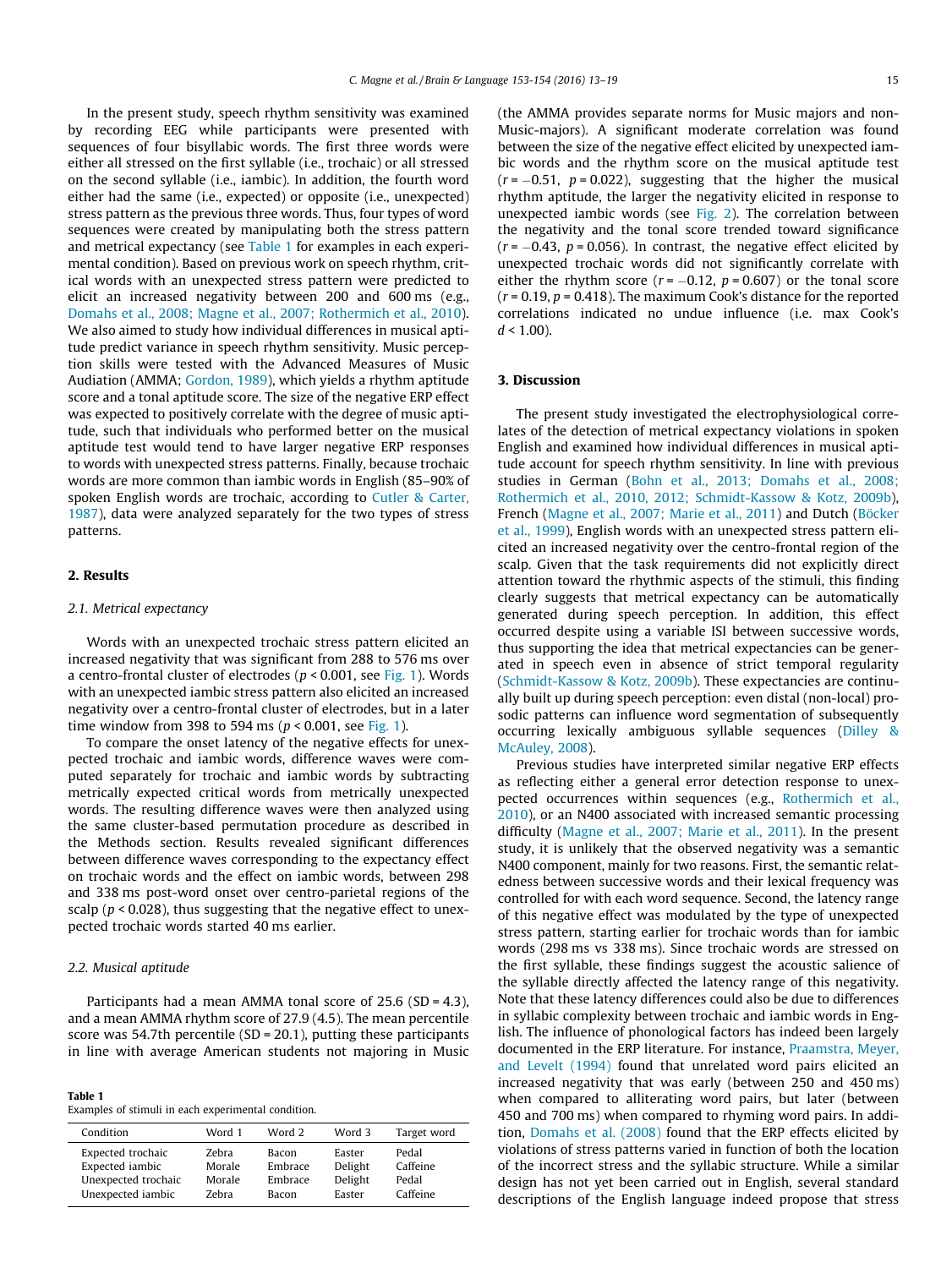<span id="page-3-0"></span>

Fig. 1. Grand-average ERPs recorded for trochaic (Left) and iambic (Right) critical words. (Top panel) Averaged waveforms for metrically expected words (solid line) and metrically unexpected words (dashed line) at 4 selected electrodes (FL = Frontal Left, FR = Frontal Right, CL = Central Left, CR = Central Right). The latency range of the significant clusters are indicated in gray. Negative amplitude values are plotted upward. (Bottom panel) Topographic maps showing mean differences in scalp amplitudes in the latency range of the significant clusters. Electrodes belonging to the cluster are indicated with an asterisk.



Fig. 2. Correlation between Musical rhythm aptitude (i.e., AMMA rhythm raw scores) and speech rhythm sensitivity (as indexed by the negative cluster sum for unexpected iambic words; lower values thus indicate larger ERPs and better speech rhythm sensitivity). The solid line represents a linear fit.

assignment is dependent on the word syllabic structure [\(Halle &](#page-5-0) [Vergnaud, 1987; Hayes, 1995\)](#page-5-0). For instance, a word will often be stressed on the final syllable if it has a long vowel, but will be stressed on the penultimate syllable if the latter is heavy ([Duanmu, Kim, & Stiennon, 2005\)](#page-5-0). Taken together, we thus favor the interpretation that the observed negativity reflected an error detection mechanism when the stress pattern of the critical word did not meet the expectation automatically set by the regular context of the preceding word sequence.

Participants' scores on the rhythm subtest of the musical aptitude test significantly correlated with the size of the brain response elicited by unexpected iambic stress pattern, converging with behavioral findings of robust associations between musical rhythm skills and speech prosody perception studied in adults ([Hausen et al., 2013\)](#page-5-0). In a previous study in French, [Marie et al.](#page-6-0) [\(2011\)](#page-6-0) also found enhanced neural sensitivity to speech rhythm violations in professional musicians. The present results extend this line of research by showing a direct relationship between the levels of rhythmic aptitude in music and speech rhythm sensitivity, in individuals who do not have professional musical experience. Other work on non-musician children has shown that individual differences in musical rhythm are also associated with phonological awareness ([Moritz et al., 2013](#page-6-0)), reading [\(Strait](#page-6-0) [et al., 2011](#page-6-0)), and grammatical competence [\(Gordon et al., 2015\)](#page-5-0). In light of the literature showing sensitivity to the rhythmic aspect of native speech in infants (e.g., [Nazzi & Ramus, 2003\)](#page-6-0), and that reduced stress pattern discrimination in infants is associated with later language impairment [\(Weber, Hahne, Friedrich, & Friederici,](#page-6-0) [2005\)](#page-6-0), early domain-general rhythm abilities may play a key role in language acquisition ([Brandt, Gebrian, & Slevc, 2012; Woodruff](#page-5-0) [Carr, White-Schwoch, Tierney, Strait, & Kraus, 2014\)](#page-5-0). It is important to note that the literature on training-driven plasticity of musical abilities suggests that many musical skills are a subset of a larger category of auditory skills (e.g., [Hyde et al., 2009; Shahin,](#page-5-0) [Bosnyak, Trainor, & Roberts, 2003; Tallal & Gaab, 2006](#page-5-0)). Thus, the effects observed in the present study could reflect either a general auditory advantage during language acquisition, or a more specific advantage of enhanced rhythm processing.

The finding that an association between musical aptitude and speech rhythm sensitivity was found for unexpected iambic words, but not trochaic words, may result from the high frequency of the trochaic pattern in English. Interestingly, [Jusczyk \(1999\)](#page-5-0) reported that at about 7.5 months of age, infants are only able to segment trochaic words, and are unable to segment the less common iambic words until 10.5 months. Thus this difference in sensitivity between the two stress patterns appears very early during language acquisition. As the present study used adult participants, in future studies it would be interesting to examine whether correlations between musical aptitude and sensitivity to the trochaic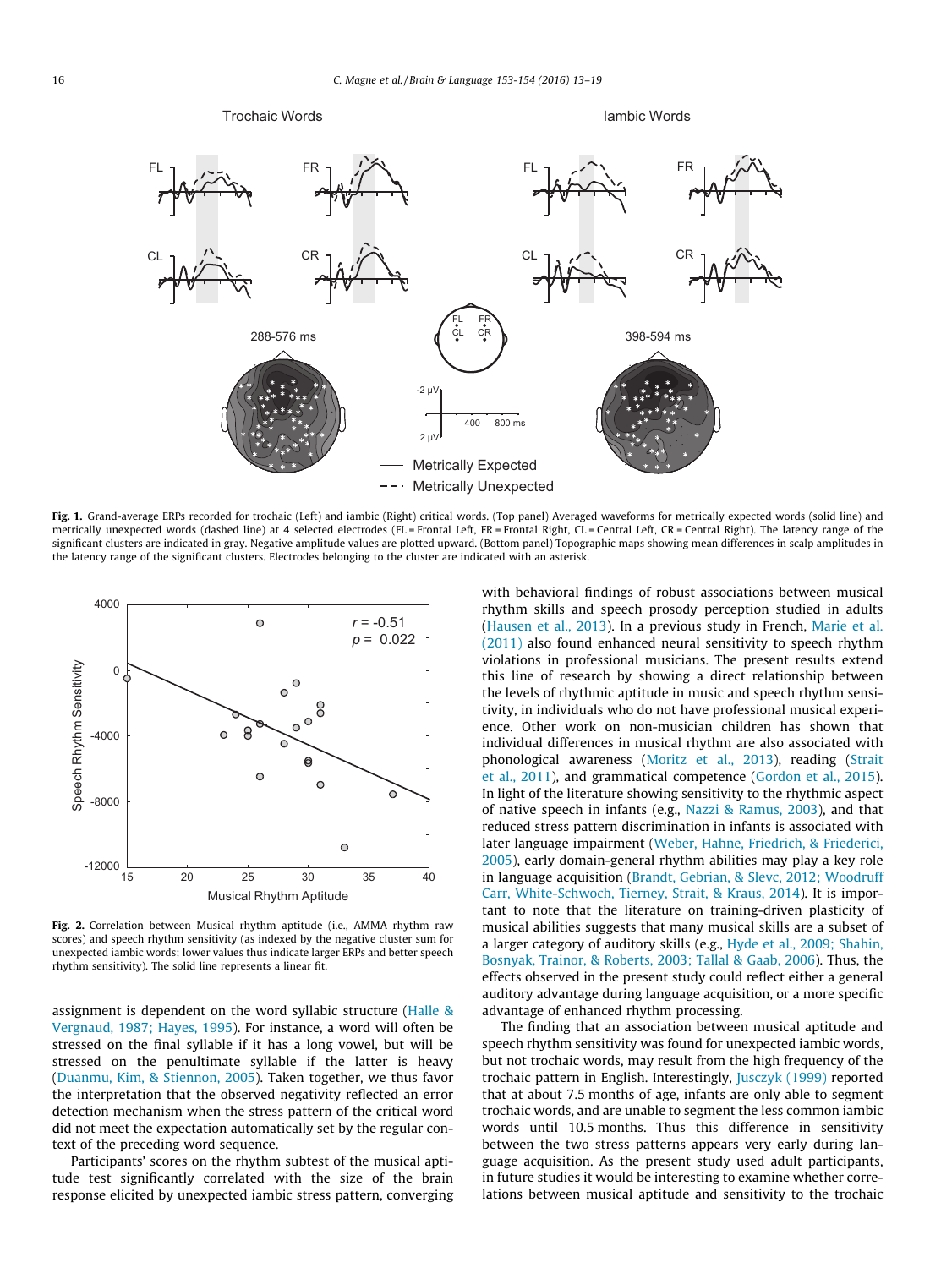pattern exist earlier in life. Segmentation of iambic words appears to rely more on phonotactic and allophonic rules ([Jusczyk, 1999\)](#page-5-0), and individuals with music aptitude may possibly be able to more efficiently recruit neural resources during the perception of rhythmic acoustic cues in order to bootstrap segmentation.

To summarize, the present study extends the previous literature by showing that rhythmic expectancies can be automatically generated in spoken English, and that individual differences in music rhythm abilities can account for levels of speech rhythm sensitivity. More broadly, these findings are also consistent with the literature showing overlapping cognitive and neural resources between language and music [\(Patel, 2008](#page-6-0)) as well as the positive influence of musical training on language abilities ([Kraus et al., 2014;](#page-6-0) [Milovanov & Tervaniemi, 2011\)](#page-6-0). The overlap between musical rhythm and speech rhythm skills may result from the existence of a shared subcortico-cortical network that is crucial for timing and beat perception, not only in music but also in language ([Kotz](#page-5-0) [& Schwartze, 2010\)](#page-5-0). Interestingly, recent ERP studies showed similar negativities in response to unexpected stress patterns during silent reading as well (e.g., [Luo & Zhou, 2010; Magne, Gordon, &](#page-6-0) [Midha, 2010](#page-6-0)). Thus the present study provides further support in favor of the hypothesis that music training may enhance speech processing skills that are the foundations of the acquisition of good literacy skills (e.g., [Moritz et al., 2013](#page-6-0)).

#### 4. Methods

#### 4.1. Participants

Twenty-two college students (8 females, mean age = 23.7, age range: 19–36) were recruited for the study. All were righthanded, native English speakers with less than two years of formal musical training. None of the participants were enrolled in a Music major. Data from two participants were discarded for excessive eye artefacts in the EEG data. The study was approved by the Institutional Review Board at Middle Tennessee State University and written consent was obtained from the participants prior to the start of the experiment.

#### 4.2. Stimuli

A total of 480 bisyllabic English words (240 trochaic and 240 iambic) were selected from the English Lexicon Project database ([Balota et al., 2007\)](#page-5-0) to build 240 metrically priming sequences of three bisyllabic words followed by a consistent (120) or inconsistent (120) final trochee or iamb (see Supplementary Content 1 for the full set of stimuli). To increase the number of trials per condition, nouns (360) and adjectives (120) were used. However, word sequences only contained nouns or adjectives. Metrically unexpected versions of each word sequence were created by switching the final words (i.e., the critical word) between sequences with opposite stress patterns. In both metrically expected and unexpected word sequences, the lexical frequency of all the words within each sequence was controlled using the log HAL frequency ([Lund & Burgess, 1996\)](#page-6-0). The mean log HAL frequency for each set of stress patterns was 8.904 (SD = 1.529) for trochaic sequences and 8.896 (1.527) for iambic sequences (Mean = 8.941, SD = 1.587 and Mean = 8.914, SD = 1.583 for critical words). The semantic relatedness of the words within each sequence was evaluated by two independent judges with no knowledge of the purpose of the experiment, as well as using a web-based Latent Semantic Analysis (LSA) tool to measure similarity between words within each sequence (LSA@CU, <http://lsa.colorado.edu>). LSA gives a similarity score comprised between 0 (not related) to 1 (highly related). The final stimulus set showed very low mean LSA similarity scores for the first three words composing the metrical priming sequences (*trochaic:* Mean =  $0.07$ . SD =  $0.08$ : *iambic:* Mean =  $0.1$ .  $SD = 0.1$ ). LSA values for the final critical words were also very low and there was no difference between the two counterbalanced lists of stimuli (List A: Mean = 0.09, SD = 0.10; List B: Mean = 0.08, SD = 0.09). In addition, LSA scores for the critical words were low for both metrically expected (Mean =  $0.1$ , SD =  $0.1$ ) and metrically unexpected conditions (Mean = 0.08, SD = 0.09). Finally, critical words were controlled so that they did not share either their initial or final syllable with any of the three first words in the sequence.

Participants were presented with 30 different sequences of words in each of the 4 experimental conditions (i.e., Expected Trochaic, Expected Iambic, Unexpected Trochaic, and Unexpected Iambic). While the same critical words were used in the metrically expected and unexpected conditions, participants only saw one of the two versions of each word sequence during the experiment. However, two different lists of 120 word sequences were used so that each critical word was presented in both metrically expected and unexpected conditions between participants, without being repeated within participants.

Words were produced by a male voice at a sampling rate of 44 kHz using the Neospeech Text-to-Speech software (Neospeech, Inc., Santa Clara, CA) in order to have a consistent intonation and speech rate across all stimuli [\(Chen, Wong, & Hu, 2014](#page-5-0)). Words had a mean duration of 536 ms (SD = 78 ms).

#### 4.3. Procedure

Participants were first administered the Advanced Measures of Music Audiation (AMMA; [Gordon, 1989\)](#page-5-0) in order to assess their musical aptitude. The AMMA has been used previously to measure correlations between musical aptitude and indices of brain activity (e.g., [Schneider et al., 2002; Seppänen, Brattico, & Tervaniemi,](#page-6-0) [2007; Vuust, Brattico, Seppänen, Näätänen, & Tervaniemi, 2012\)](#page-6-0). In addition, this measure was nationally standardized with a normed sample of 5336 U.S. students and offers percentile rank norms for both music and non-music majors. The AMMA lasts 15 min and consists of 30 pairs of melodies. For each pair, participants are asked to determine whether the two melodies are the same, tonally different or rhythmically different. Thus, this standardized test gives an objective measure of their ability to differentiate rhythmic and tonal variations. In particular, for non-Music majors, reliability scores are 0.80 for tonal score and 0.81 for rhythm score [\(Gordon, 1990\)](#page-5-0). Following the AMMA test, participants were seated in a soundproofed and electrically shielded room at approximately 3 feet in front of a computer screen. Speech stimuli were presented through headphones using a Toshiba Portege Tablet PC and the software E-prime 2.0 Professional with Network Timing Protocol (Psychology software tools, Inc., Pittsburgh, PA). Participants were presented with 3 blocks of 40 word lists each. The word lists were randomized within each block and the order of the blocks was counterbalanced across participants. Each sequence of words was introduced by a fixation cross displayed at the center of a computer screen and remaining until 2 s after the onset of the fourth word. Because we were interested in the perception of metrical regularity regardless of any apparent physical temporal regularity, successive words were presented with a random inter-stimulus interval varying between 300 and 500 ms, in order to minimize any potential effects of temporal expectancy. The perception of a regular meter is further enhanced when the stressed syllables fall at regular time intervals (e.g., [Gordon et al.,](#page-5-0) [2011; Quené & Port, 2005\)](#page-5-0). However, previous studies have found that listeners can still perceive a regular metrical structure in speech, even when the inter-stress time interval is not kept constant (e.g., [Schmidt-Kassow & Kotz, 2009b](#page-6-0)).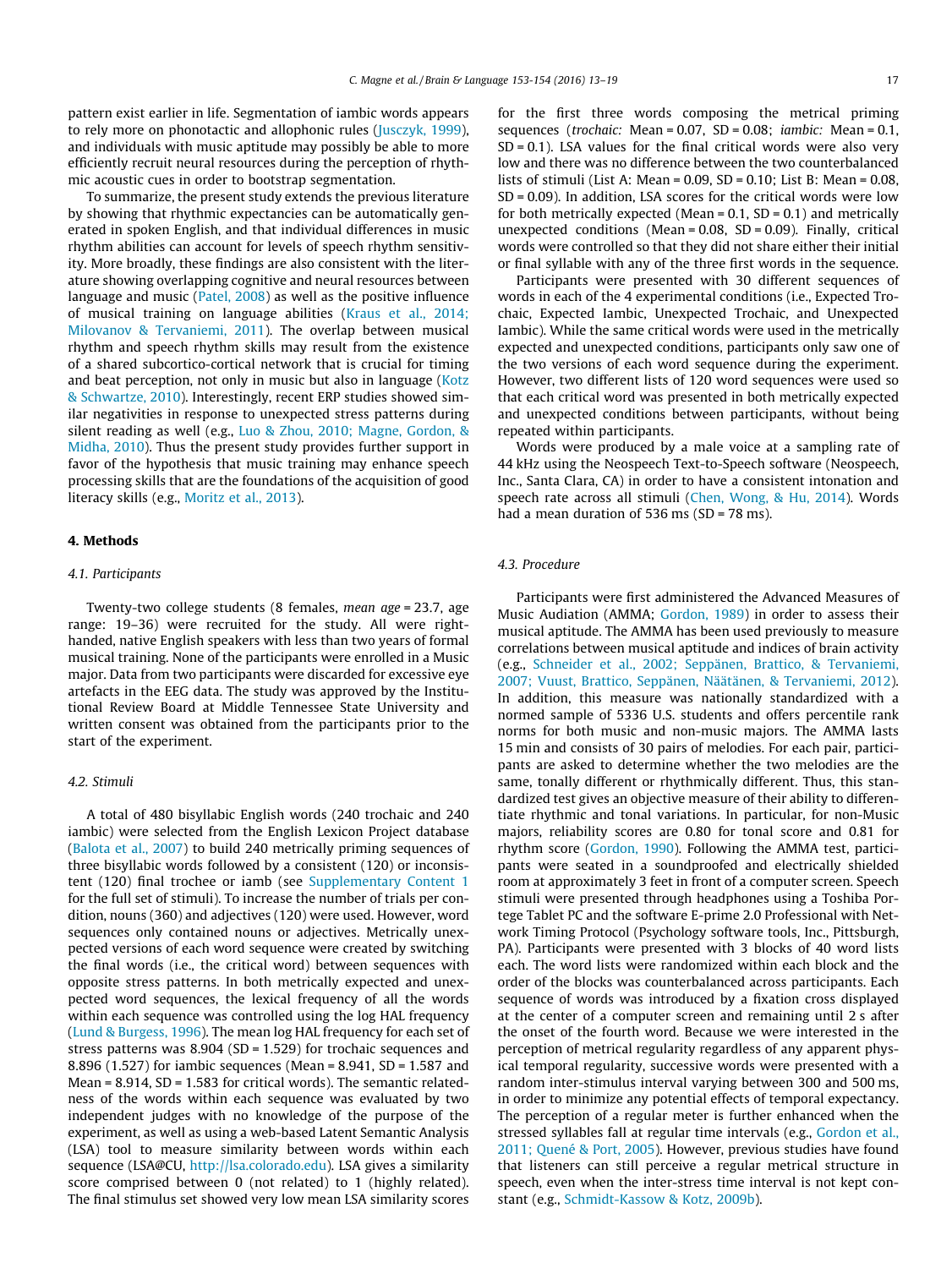<span id="page-5-0"></span>Finally, to ensure that participants attentively listened to each word of the sequences without having explicit knowledge of the metrical manipulation, they were required to perform a short memory task. To that end, an additional word was visually presented on a computer screen 2 s after the onset of the fourth word of each sequence. For half of the word sequences, the visual target word was new, while for the other half it was a repetition of one of the four previous spoken words. Participants were asked to pay attention to each word in the sequence and to press a button if they thought the visual target word was new or another button if they thought it was a repetition of one of the previous aurally presented words (see Supplementary Content 2 for analysis of the behavioral data). The entire experimental session lasted 1.5 h.

#### 4.4. EEG acquisition and preprocessing

EEG was recorded continuously from 64 Ag/AgCl electrodes embedded in sponges in a Hydrocel Geodesic Sensor Net (EGI, Eugene, OR) placed on the scalp, connected to a NetAmps 300 amplifier, and using a MacBook Pro computer. Electrode impedances were kept below 50 kOhm. Data was referenced online to Cz and re-referenced offline to the averaged mastoids. In order to detect the blinks and vertical eye movements, the vertical and horizontal electrooculograms (EOG) were also recorded. The EEG and EOG were digitized at a sampling rate of 500 Hz.

EEG preprocessing was carried out with NetStation Viewer and Waveform tools. The EEG was first filtered with a bandpass of 0.1– 100 Hz. Data time-locked to the onset of the fourth word (i.e., critical word) of each list was then segmented into epochs of 1100 ms, starting with a 100 ms prior to the onset of the fourth words and continuing 1000 ms post-word-onset. Trials containing movements, ocular artifacts or amplifier saturation were discarded. ERPs were computed separately for each participant and each condition by averaging together the artefact-free EEG segments relative to a 100 ms pre-baseline.

#### 4.5. Data analysis

Statistical analyses were performed using MATLAB and the FieldTrip open source toolbox ([Oostenveld, Fries, Maris, &](#page-6-0) [Schoffelen, 2011\)](#page-6-0). The cluster-based permutation method implemented in the Fieldtrip toolbox is optimally designed for pairwise comparisons only. Thus, we conducted planned pairwise comparisons between critical words with same stress pattern to avoid any potential confounds relative to the acoustical differences in the realization of the iambic and trochaic stress patterns (Unexpected Trochaic vs Expected Trochaic and Unexpected Iambic vs Expected Iambic). The advantage of this non-parametric datadriven approach is that it does not require the user to specify any latency range or region of interest a priori, while also offering a solution to the problem of multiple comparisons (see [Maris &](#page-6-0) [Oostenveld, 2007](#page-6-0)).

To relate the ERP results to the musical aptitude measure, cluster sums were calculated as in [Lense, Gordon, Key, and Dykens](#page-6-0) [\(2014\).](#page-6-0) Correlations were then tested between the ERP cluster sum difference (i.e., difference between the cluster sums of each condition) and the participants' scores on the AMMA.

#### Acknowledgments

This study was partially funded by NSF Grant # BCS-1261460 awarded to Cyrille Magne and by the MTSU Faculty Research and Creative Activity Grant Program. The funding sources had no role in study design; in the collection, analysis and interpretation of data; in the writing of the report; or in the decision to submit the article for publication. We wish to thank two anonymous reviewers for their helpful comments and suggestions on previous versions of the manuscript.

#### Appendix A. Supplementary material

Supplementary data associated with this article can be found, in the online version, at [http://dx.doi.org/10.1016/j.bandl.2016.01.](http://dx.doi.org/10.1016/j.bandl.2016.01.001) [001.](http://dx.doi.org/10.1016/j.bandl.2016.01.001)

# References

- [Anvari, S. H., Trainor, L. J., Woodside, J., & Levy, B. A. \(2002\). Relations among](http://refhub.elsevier.com/S0093-934X(16)00002-X/h0005) [musical skills, phonological processing, and early reading ability in preschool](http://refhub.elsevier.com/S0093-934X(16)00002-X/h0005) children. [Journal of Experimental Child Psychology, 83](http://refhub.elsevier.com/S0093-934X(16)00002-X/h0005)(2), 111–130.
- Balota, D. A., Yap, M. J., Cortese, M. J., Hutchison, K. A., Kessler, B., Loftis, B., [Treiman, R. \(2007\). The English lexicon project.](http://refhub.elsevier.com/S0093-934X(16)00002-X/h0010) Behavior Research Methods, 39 [\(3\), 445–459.](http://refhub.elsevier.com/S0093-934X(16)00002-X/h0010)
- [Besson, M., Schön, D., Moreno, S., Santos, A., & Magne, C. \(2007\). Influence of musical](http://refhub.elsevier.com/S0093-934X(16)00002-X/h0015) [expertise and musical training on pitch processing in music and language.](http://refhub.elsevier.com/S0093-934X(16)00002-X/h0015) [Restorative Neurology and Neuroscience, 25](http://refhub.elsevier.com/S0093-934X(16)00002-X/h0015)(3–4), 399–410.
- [Böcker, K. B., Bastiaansen, M. C., Vroomen, J., Brunia, C. H., & de Gelder, B. \(1999\). An](http://refhub.elsevier.com/S0093-934X(16)00002-X/h0020) [ERP correlate of metrical stress in spoken word recognition.](http://refhub.elsevier.com/S0093-934X(16)00002-X/h0020) Psychophysiology, 36[\(6\), 706–720.](http://refhub.elsevier.com/S0093-934X(16)00002-X/h0020)
- [Bohn, K., Knaus, J., Wiese, R., & Domahs, U. \(2013\). The influence of rhythmic \(ir\)](http://refhub.elsevier.com/S0093-934X(16)00002-X/h0025) [regularities on speech processing: Evidence from an ERP study on German](http://refhub.elsevier.com/S0093-934X(16)00002-X/h0025) phrases. [Neuropsychologia, 51](http://refhub.elsevier.com/S0093-934X(16)00002-X/h0025)(4), 760–771.
- [Brandt, A., Gebrian, M., & Slevc, L. R. \(2012\). Music and early language acquisition.](http://refhub.elsevier.com/S0093-934X(16)00002-X/h0030) [Frontiers in Psychology, 3](http://refhub.elsevier.com/S0093-934X(16)00002-X/h0030), 327.
- [Brochard, R., Abecasis, D., Potter, D., Ragot, R., & Drake, C. \(2003\). The tick-tock of](http://refhub.elsevier.com/S0093-934X(16)00002-X/h0035) [our internal clock: Direct brain evidence of subjective accents in isochronous](http://refhub.elsevier.com/S0093-934X(16)00002-X/h0035) sequences. [Psychological Science, 14](http://refhub.elsevier.com/S0093-934X(16)00002-X/h0035), 362–366.
- [Chen, F., Wong, L. L. N., & Hu, Y. \(2014\). Effects of lexical tone contour on mandarin](http://refhub.elsevier.com/S0093-934X(16)00002-X/h0040) sentence intelligibility. [Journal of Speech, Language, and Hearing Research, 57](http://refhub.elsevier.com/S0093-934X(16)00002-X/h0040)(1), [338–345](http://refhub.elsevier.com/S0093-934X(16)00002-X/h0040).
- [Chobert, J., François, C., Velay, J. L., & Besson, M. \(2012\). Twelve months of active](http://refhub.elsevier.com/S0093-934X(16)00002-X/h0045) [musical training in 8- to 10-year-old children enhances the preattentive](http://refhub.elsevier.com/S0093-934X(16)00002-X/h0045) [processing of syllabic duration and voice onset time.](http://refhub.elsevier.com/S0093-934X(16)00002-X/h0045) Cerebral Cortex, 24(4), [956–967](http://refhub.elsevier.com/S0093-934X(16)00002-X/h0045).
- [Cutler, A., & Carter, D. M. \(1987\). The predominance of strong initial syllables in the](http://refhub.elsevier.com/S0093-934X(16)00002-X/h0050) English vocabulary. [Computer Speech and Language, 2](http://refhub.elsevier.com/S0093-934X(16)00002-X/h0050)(3–4), 133–142.
- [Degé, F., & Schwarzer, G. \(2011\). The effect of a music program on phonological](http://refhub.elsevier.com/S0093-934X(16)00002-X/h0055) [awareness in preschoolers.](http://refhub.elsevier.com/S0093-934X(16)00002-X/h0055) Frontiers in Psychology, 2, 124.
- [Dilley, L. C., & McAuley, J. D. \(2008\). Distal prosodic context affects word](http://refhub.elsevier.com/S0093-934X(16)00002-X/h0060) [segmentation and lexical processing.](http://refhub.elsevier.com/S0093-934X(16)00002-X/h0060) Journal of Memory and Language, 59(3), [294–311](http://refhub.elsevier.com/S0093-934X(16)00002-X/h0060).
- [Domahs, U., Wiese, R., Bornkessel-Schlesewsky, I., & Schlesewsky, M. \(2008\). The](http://refhub.elsevier.com/S0093-934X(16)00002-X/h0065) [processing of German word stress: Evidence for the prosodic hierarchy.](http://refhub.elsevier.com/S0093-934X(16)00002-X/h0065) [Phonology, 25](http://refhub.elsevier.com/S0093-934X(16)00002-X/h0065)(1), 1–36.
- [Duanmu, S., Kim, H. Y., & Stiennon, N. \(2005\). Stress and syllable structure in](http://refhub.elsevier.com/S0093-934X(16)00002-X/h0070) [English: Approaches to phonological variations.](http://refhub.elsevier.com/S0093-934X(16)00002-X/h0070) Taiwan Journal of Linguistics, 3  $(2)$ , 45–57 $\overline{)}$
- [François, C., Chobert, J., Besson, M., & Schön, D. \(2013\). Music training for the](http://refhub.elsevier.com/S0093-934X(16)00002-X/h0075) [development of speech segmentation.](http://refhub.elsevier.com/S0093-934X(16)00002-X/h0075) Cerebral Cortex, 23(9), 2038–2043.
- Gordon, E. E. (1989). [Manual for the advanced measures of music audiation](http://refhub.elsevier.com/S0093-934X(16)00002-X/h0080). Chicago, [IL: G.I.A. Publications](http://refhub.elsevier.com/S0093-934X(16)00002-X/h0080).
- Gordon, E. E. (1990). [Predictive validity study of AMMA: A one-year longitudinal](http://refhub.elsevier.com/S0093-934X(16)00002-X/h0085) [predictive validity study of the Advanced Measures of Music Audiation](http://refhub.elsevier.com/S0093-934X(16)00002-X/h0085). Chicago, IL: [G.I.A. Publications](http://refhub.elsevier.com/S0093-934X(16)00002-X/h0085).
- [Gordon, R. L., Magne, C. L., & Large, E. W. \(2011\). EEG correlates of song prosody: A](http://refhub.elsevier.com/S0093-934X(16)00002-X/h0090) [new look at the relationship between linguistic and musical rhythm.](http://refhub.elsevier.com/S0093-934X(16)00002-X/h0090) Frontiers in [Psychology, 2](http://refhub.elsevier.com/S0093-934X(16)00002-X/h0090), 352.
- [Gordon, R. L., Shivers, C. M., Wieland, E. A., Kotz, S. A., Yoder, P. J., & McAuley, J. D.](http://refhub.elsevier.com/S0093-934X(16)00002-X/h0095) [\(2015\). Musical rhythm discrimination explains individual differences in](http://refhub.elsevier.com/S0093-934X(16)00002-X/h0095) [grammar skills in children.](http://refhub.elsevier.com/S0093-934X(16)00002-X/h0095) Developmental Science, 18(4), 635–644.
- [Halle, M., & Vergnaud, J. R. \(1987\). Stress and the cycle.](http://refhub.elsevier.com/S0093-934X(16)00002-X/h0100) Linguistic Inquiry, 18, 45–84. [Hausen, M., Torppa, R., Salmela, V. R., Vainio, M., & Sarkamo, T. \(2013\). Music and](http://refhub.elsevier.com/S0093-934X(16)00002-X/h0105)
- [speech prosody: A common rhythm.](http://refhub.elsevier.com/S0093-934X(16)00002-X/h0105) Frontiers in Psychology, 4, 566. Hayes, B. (1995). [Metrical stress theory: Principles and case studies](http://refhub.elsevier.com/S0093-934X(16)00002-X/h0110). Chicago: [University of Chicago Press](http://refhub.elsevier.com/S0093-934X(16)00002-X/h0110).
- [Henrich, K., Alter, K., Wiese, R., & Domahs, U. \(2014\). The relevance of rhythmical](http://refhub.elsevier.com/S0093-934X(16)00002-X/h0115) [alternation in language processing: An ERP study on English compounds.](http://refhub.elsevier.com/S0093-934X(16)00002-X/h0115) Brain [and Language, 136](http://refhub.elsevier.com/S0093-934X(16)00002-X/h0115), 19–30.
- [Hyde, K. L., Lerch, J., Norton, A., Forgeard, M., Winner, E., Evans, A. C., & Schlaug, G.](http://refhub.elsevier.com/S0093-934X(16)00002-X/h0120) [\(2009\). Musical training shapes structural brain development.](http://refhub.elsevier.com/S0093-934X(16)00002-X/h0120) The Journal of Neuroscience, 29[\(10\), 3019–3025.](http://refhub.elsevier.com/S0093-934X(16)00002-X/h0120)
- [Jones, M. R., & Boltz, M. \(1989\). Dynamic attending and responses to time.](http://refhub.elsevier.com/S0093-934X(16)00002-X/h0125) [Psychological Review, 96](http://refhub.elsevier.com/S0093-934X(16)00002-X/h0125)(3), 459–491.
- [Jusczyk, P. W. \(1999\). How infants begin to extract words from speech.](http://refhub.elsevier.com/S0093-934X(16)00002-X/h0130) Trends in [Cognitive Sciences, 3](http://refhub.elsevier.com/S0093-934X(16)00002-X/h0130)(9), 323–328.
- [Kochanski, G., & Orphanidou, C. \(2008\). What marks the beat of speech?](http://refhub.elsevier.com/S0093-934X(16)00002-X/h0135) The Journal [of the Acoustical Society of America, 123](http://refhub.elsevier.com/S0093-934X(16)00002-X/h0135)(5), 2780–2791.
- [Kotz, S. A., & Schwartze, M. \(2010\). Cortical speech processing unplugged: A timely](http://refhub.elsevier.com/S0093-934X(16)00002-X/h0140) [subcortico-cortical framework.](http://refhub.elsevier.com/S0093-934X(16)00002-X/h0140) Trends in Cognitive Sciences, 14(9), 392–399.